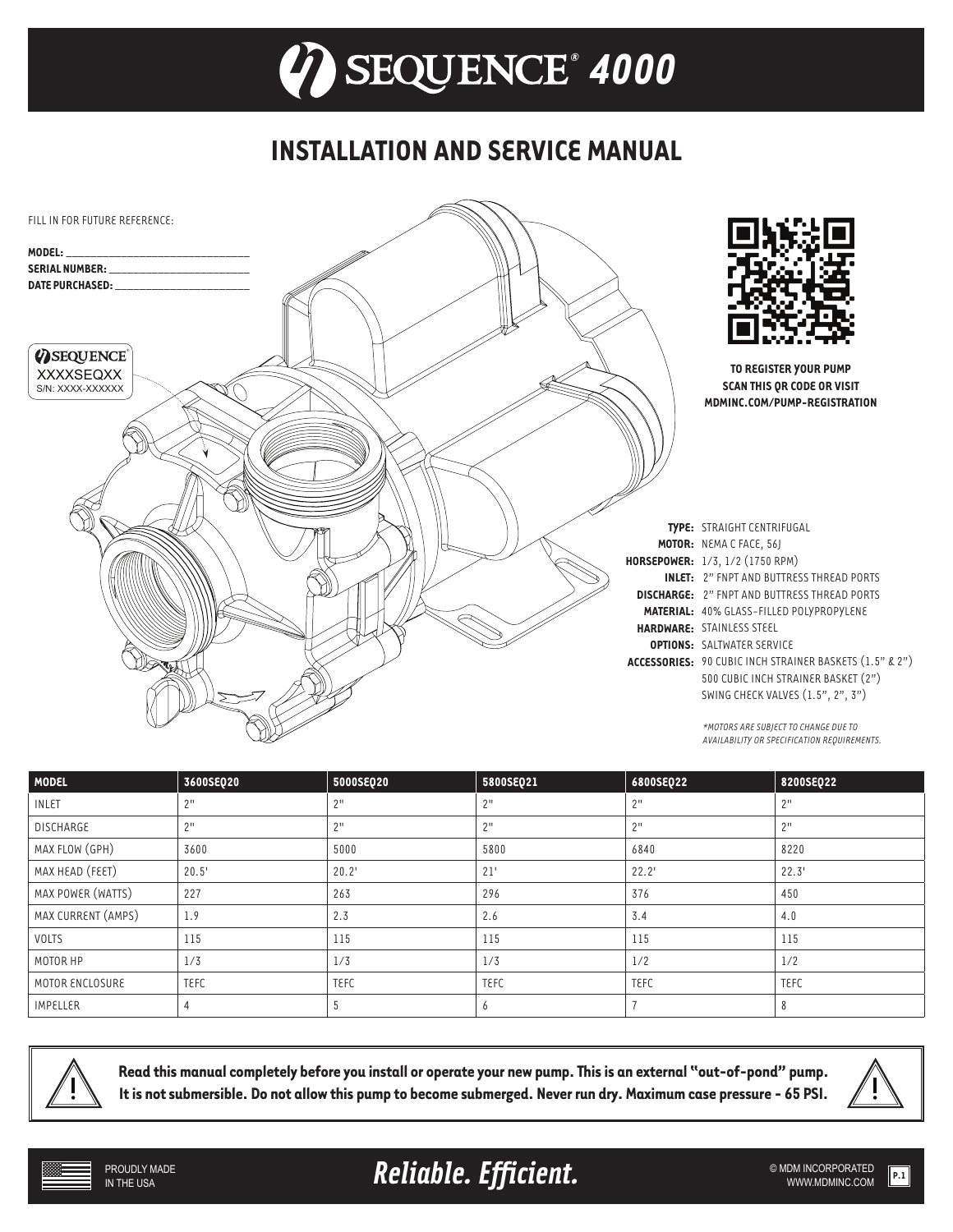# *® 4000*

We congratulate you on your choice of the Sequence® 4000 Centrifugal Pump. It has been carefully designed using the advantages of today's technology and carefully constructed to give you the dependability of yesterday. To insure proper performance, we urge you to carefully follow the instructions in this manual. If you have any questions, please call your supplier for assistance or visit www.mdminc.com/support.

## **INSTALLATION**

#### **Please read carefully. When properly installed the Sequence® 4000 will provide dependable trouble-free service.**

- 1. Locate the pump as near the water source as possible. A flooded suction situation is preferred. The pump is not self-priming, therefore, if the fluid level is below the pump, a swing check valve must be installed and the pump primed prior to start-up (Figure 1).
- 2. Mount motor base to a secure, immobile foundation.
- 3. Use only plastic fittings on both the intake and discharge ports. Seal pipe connections with Teflon® paste. These fittings should be self-supported and in neutral alignment with each port. (i.e. Fittings must not be forced into alignment which may cause premature line failure or damage to the pump volute.) A strainer basket is recommended for non-flooded installations.
- 4. Never restrict the intake. Keep both input and discharge lines as free of elbows and valves as possible. Always use pipe of adequate diameter. This will reduce friction losses and maximize output.





#### **WARNING: ALWAYS SHUT OFF ELECTRICAL POWER BEFORE INSTALLATION AND / OR SERVICING THIS PUMP.**

ALL ELECTRICAL WIRING SHOULD MEET STATE AND LOCAL ORDINANCES. IMPROPER WIRING MAY NOT ONLY BE A SAFETY HAZARD BUT MAY PERMANENTLY DAMAGE THE MOTOR AND/OR PUMP. 230V 50HZ MOTORS ARE AVAILABLE. CONTACT YOUR SUPPLIER FOR INFORMATION.



#### **ELECTRICAL HOOK-UP**

- 1. Check that supply voltages match the motor's requirements.
- 2. Check motor wiring and connect, according to instructions on motor, to match supply voltage.
- 3. Power cord should be protected by conduit or by cable and be of proper gauge. It should be no longer than necessary.
- 4. Power should be drawn directly from a box with circuit breaker protection or with a fused disconnect switch.

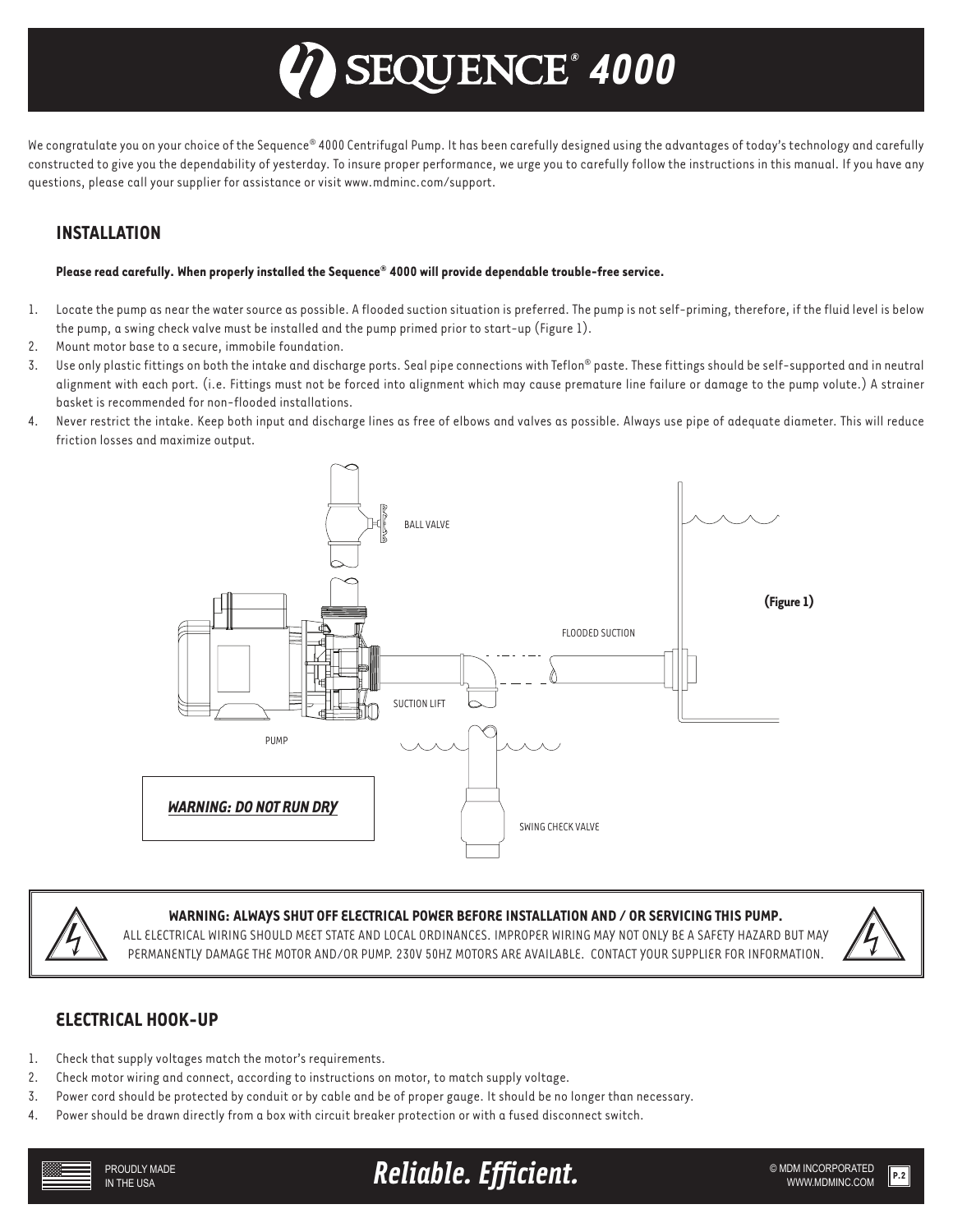## *® 4000*

## **PUMP END ASSEMBLY**

- 1. Inspect all pump parts (O-ring, O-ring groove, impeller hub ID, motor shaft, etc.) and clean if necessary.
- 2. Apply sealant to the bracket bore ID wall and around the seal case follow sealant manufacturer's instructions. We recommend using Gasgacinch®. Note: Silicone sealant can also be used.
- 3. Press carbon graphite seal into bracket while taking care not to damage carbon graphite face.
- 4. Place slinger (rubber washer) over motor shaft and mount bracket to motor.
- 5. Carefully, lubricate the seal seat elastomer OD and impeller hub ID with water. Press the seal seat into the impeller hub making certain that the ceramic is in evenly - the sealing surface should be parallel with the impeller hub.
- 6. Carefully lubricate carbon-graphite and ceramic sealing surfaces with clean water. Do not use silicon lubricants or grease.
- 7. Assemble Bracket to motor with (4) M-bolts.
- 8. Thread impeller onto shaft and tighten. If required, remove motor end-cap and use a screwdriver on the back of motor shaft to prevent shaft rotation while tightening. Replace motor end cap.
- 9. Seat large O-ring in volute slot and assemble volute to bracket with (7) 1/4-20 x 2 3/4" hex cap screws, washers and nuts. Tighten in a cross pattern (30 inch-pounds force).
- 10. Install drain plug with its O-ring in volute drain hole.
- 11. Before operating pump, allow a proper cure time for the sealant used in step 2.



| <b>NO</b>      | <b>DESCRIPTION</b>       | SEQUENCE® P/N |
|----------------|--------------------------|---------------|
| 1              | <b>DRAIN PLUG</b>        | 1000.110      |
| 2              | O-RING (DRAIN PLUG)      | E014B70       |
| 3              | VOLUTE                   | 4000.070      |
| 4              | LARGE O-RING             | 1000.061      |
| 5              | <b>IMPELLER</b>          | 4000.05 *     |
| 6              | SEAL - BRASS             | 1000.0415     |
|                | SEAL - SS316             | 1000.0414     |
|                | SEAL - SS 18-8           | 1000.0411     |
| $\overline{7}$ | <b>BRACKET</b>           | 1000.030P     |
| 8              | <b>SLINGER</b>           | 1000.010V     |
| 9              | <b>HARDWARE KIT</b>      | 1000.502      |
|                | (7) P-BOLT, (14) WASHER, |               |
|                | (7) LOCK NUT, (4) M-BOLT |               |

These part numbers are only for standard models within the Sequence® 4000. \*4000.05\_\_ Reference page one for Impeller numbers.



*\*Motor illustration is for reference only.*

### **DISASSEMBLY**

- 1. Shut off power to motor before disconnecting any electrical wiring from the back of the motor.
- 2. Disassemble volute from bracket by removing the (7) 1/4" 20 threads per inch x 2 3/4" hex cap screws.
- 3. Remove cap covering shaft at back of motor and with a large screwdriver, prevent shaft rotation while unscrewing impeller.
- 4. Remove ceramic piece from impeller (If you are replacing the seal).
- 5. Detach bracket from motor.

PROUDLY MADE IN THE USA

6. Remove carbon-graphite seal from bracket by pressing out from the back. Do not dig out from the front (If you are replacing the seal).

**Reliable. Efficient.** And the subminicorporated